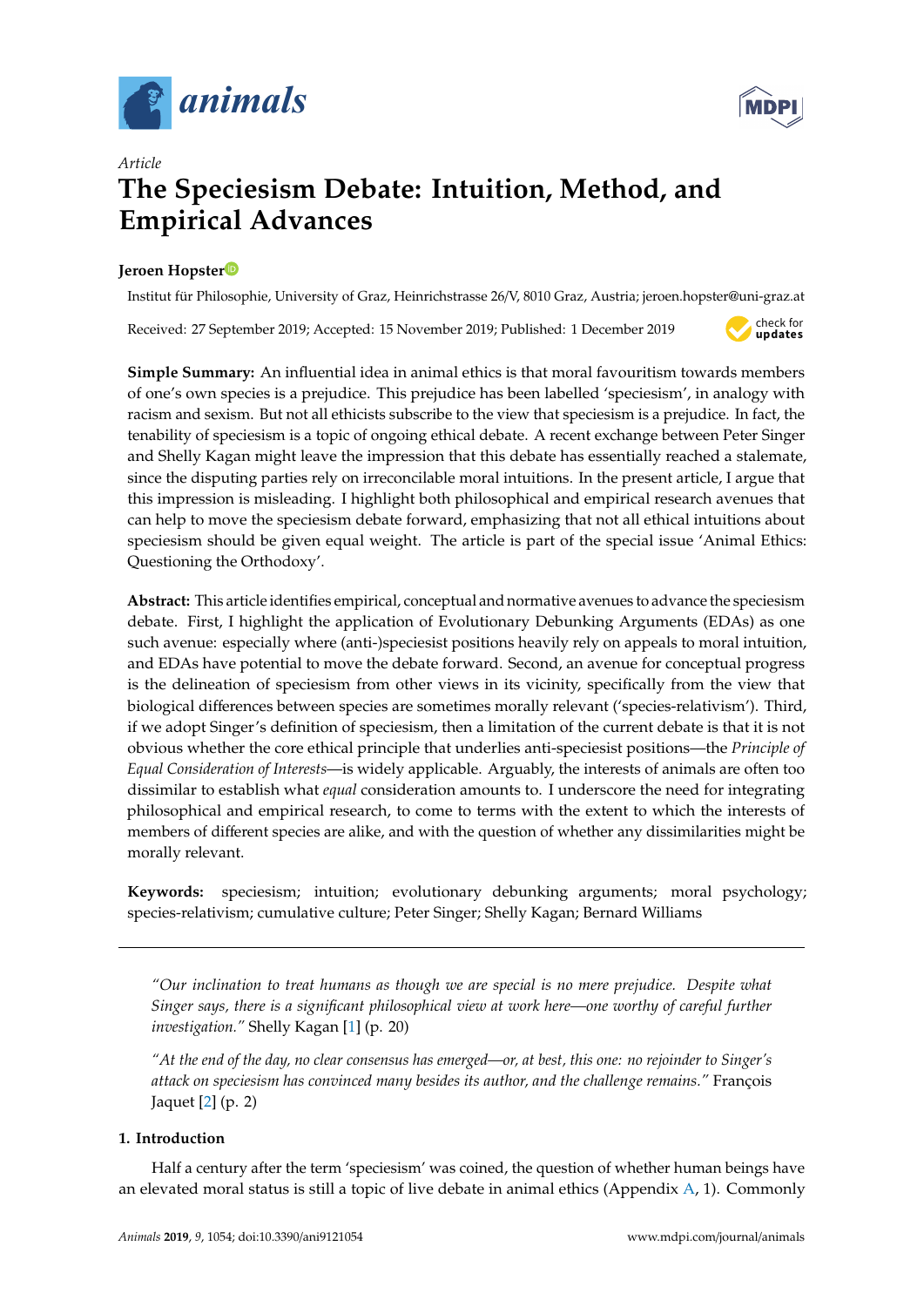taken as a starting point of this debate is Peter Singer's *Animal Liberation*, where Singer characterizes speciesism as a widespread "prejudice or attitude of bias in favour of the interests of members of one's own species and against those of members of other species" [\[3\]](#page-12-2) (p. 6). Singer regards speciesism as discrimination on the basis of species membership, on a par with sexism and racism: speciesists unjustifiably favour the interests of members of their own group over the interests of others.

Singer's [\[3](#page-12-2)[–5\]](#page-13-0) position regarding speciesism has remained essentially unchanged over the decades, but meanwhile, some prominent ethicists have stood up to challenge his view. For instance, Bernard Williams [\[6\]](#page-13-1) has argued that 'being a human' is itself a morally relevant property, and that a prejudice in favour of human beings can be defended accordingly. More recently, Shelly Kagan [\[1\]](#page-12-0) has entertained the possibility (without wholeheartedly endorsing it) that a version of 'personism' is morally defensible, arguing that *either* personism should be regarded as a speciesist view, *or* most people are not speciesists, *pace* Singer (Appendix [A,](#page-11-0) 2). But new arguments in support of Singer's position have been articulated too, such as François Jaquet's [\[2\]](#page-12-1) Evolutionary Debunking Argument against speciesism, on the basis of findings from experimental moral psychology.

The speciesism debate has several dimensions, and the aforementioned authors are by no means the only voices in the debate. But, in what follows, my discussion will give specific attention to their contributions, as they provide a good impression of the state-of-the-art as well as some of its limitations. My aim will be to articulate certain correctives to the debate and to provide suggestions that can help to advance it. For instance, Kagan's [\[1\]](#page-12-0) discussion might leave the impression that the speciesism debate has essentially reached a stalemate since the disputing parties rely on irreconcilable moral intuitions. This impression is misleading, I will argue, and merits to be corrected. One avenue that can help to reinvigorate the debate is research on the origins and justification of moral intuitions—and preliminary findings give reason to believe that on the topic of speciesism, not all ethical intuitions should be given equal weight.

The article proceeds as follows. In Section [2,](#page-2-0) I introduce Singer's view of speciesism and highlight the core ethical principle on which it relies: the *Principle of Equal Consideration of Interests.* I defend the principle from Kagan's recent criticism, specifically from his suggestion that speciesists can simply counter it by appealing to countervailing intuitions. As I underscore in Section [3,](#page-3-0) not all moral intuitions are created equal: appeals to moral intuition are not warranted if they can be undercut by so-called Evolutionary Debunking Arguments (EDAs). Although further research is called for, preliminary findings from moral psychology suggest that *at least some* speciesist intuitions are proper targets of EDAs. In Section [4,](#page-5-0) I go on to argue that while empirical research—specifically, research on the question of whether 'the folk' endorses speciesism—can help to advance the ethical debate, such research faces various challenges and pitfalls that researchers have to overcome. In Section [5,](#page-6-0) I return to Singer's *Principle of Equal Consideration of Interests*, pointing out that it may potentially be of limited scope: if the interests of animals are different in kind, then it is not straightforward what giving these interests *equal* consideration amounts to. In Section [6,](#page-7-0) I argue that a failure to appreciate this point, might lead to the conflation of two debates: the debate of whether there exists a *moral hierarchy* between members of different species (i.e., the speciesism debate) and the debate of whether there are *morally relevant di*ff*erences* between the interests of different animals. Building especially on the latter debate, in Section [7,](#page-9-0) I raise the question of whether there are morally relevant differences between the interests of humans and non-human animals. More specifically, I entertain the proposal—which should be subject to further empirical and normative scrutiny—that the culturally scaffolded lives humans lead have a transformative effect on human interests, in the sense that these interests typically (though not always) differ in kind from the interests of non-human animals. In conclusion, I address a common thread running through my discussion: while both further philosophical analysis and further empirical studies can help to advance the speciesism debate, key advances rely on the interplay between them.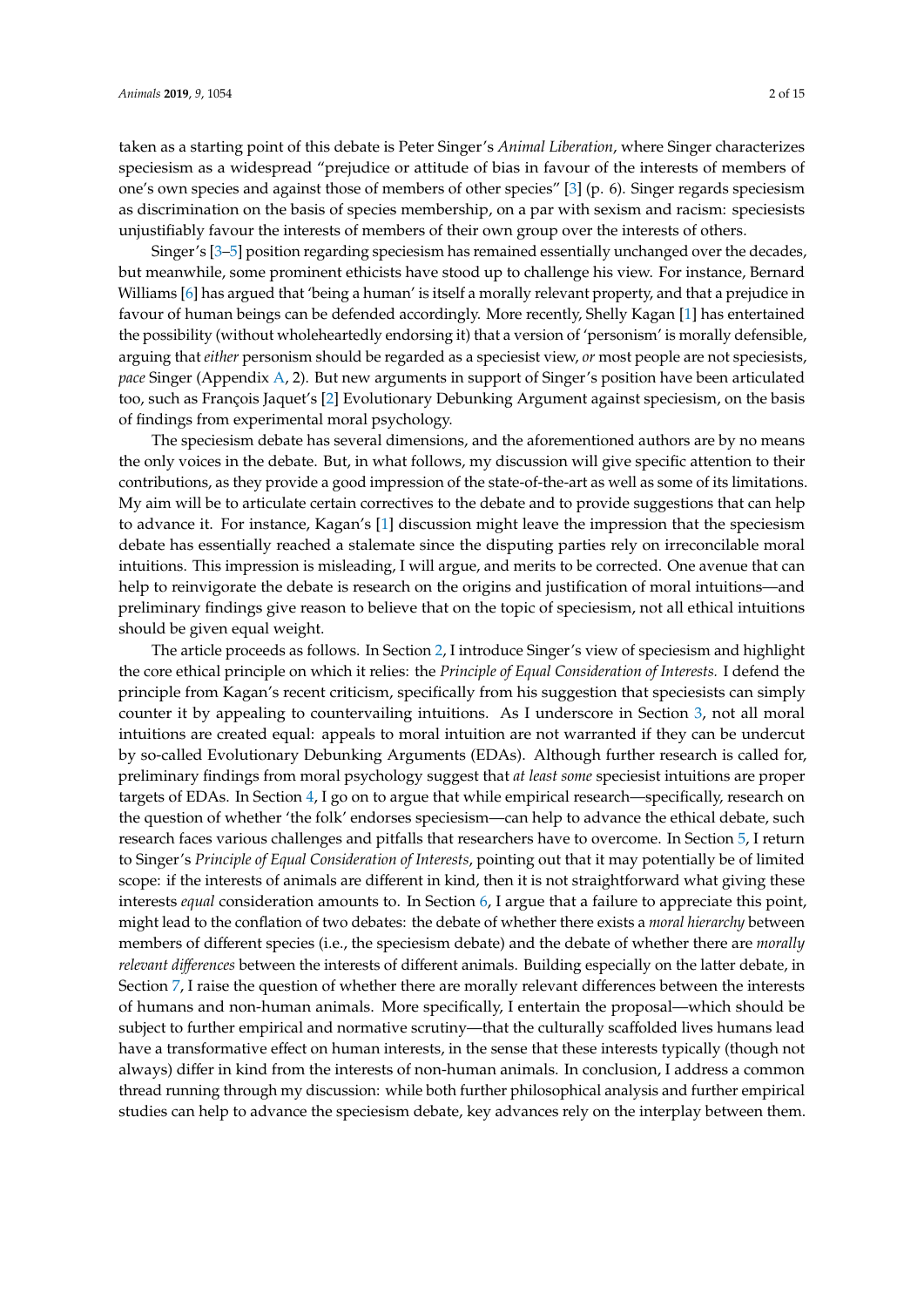#### <span id="page-2-0"></span>**2. Singer's Anti-Speciesist Position: A Defence**

There are various definitions of speciesism in circulation in the academic literature (contrast [\[1](#page-12-0)[,2](#page-12-1)[,7\]](#page-13-2)) and beyond. Some authors treat speciesism as an unjustified position by definition [\[8\]](#page-13-3). This is problematic, however, since the defensibility of speciesism is subject to substantive debate [\[9\]](#page-13-4). A more fruitful approach is to distinguish the descriptive concept of speciesism from its normative evaluation. Here, and in what follows, I will adopt Singer's [\[3\]](#page-12-2) definition, according to which speciesism involves *the preferential consideration of the interests of members of one's own species* (Appendix [A,](#page-11-0) 3).

In this section I outline Singer's normative argument against speciesism and defend it from a recent criticism by Kagan [\[1\]](#page-12-0). Singer's argument departs from the ethical premise that if the interests of beings are alike, then they should be given equal consideration. For example, if two beings suffer from famine, then their respective interests in avoiding such suffering should weigh equally in our moral decision-making. Importantly, *equal consideration* need not amount to *equal treatment*. Members of different species have different needs and preferences, and as a result differential treatment is often warranted. Obviously, alleviating famine calls for different kinds of treatment, depending on the dietary needs of the starving animal in question. However, and this is Singer's key point, while differential treatment of animals may be warranted, *preferential consideration* on the basis of species-membership is not. If interests are alike, then it amounts to bias to give preferential consideration to the interests of members one's own species. Any additional properties that members of the human species might have are morally irrelevant, if the interests of human and non-human animals are alike, Singer argues:

*"Can they su*ff*er? Can they enjoy life? If so, they have interests that we should take into account, and we should give those interests equal weight with the interests of all other beings with similar interests. We should not discount their interests in not* suffering *because they cannot talk or because they are incapable of reasoning; and we should not discount their interests in enjoying life, in having things that are fulfilling and rewarding for them, either. The principle of equal consideration of interests should apply to both humans and animals. That's the sense in which I want to elevate animals to the moral status of humans."* [\[4\]](#page-13-5) (p. 575)

To recapitulate, the core ethical principle underlying Singer's anti-speciesist position can be spelled out as follows.

## • *Principle of Equal Consideration of Interests:* **We must give equal weight to like interests**

We have good grounds for endorsing the *Principle of Equal Consideration of Interests* as a weighty ethical principle since it embellishes moral values that many people hold in high regard: fairness and non-discrimination. Indeed, it is the same principle that underlies ethical condemnation of racism and sexism. Singer regards these attitudes as homologous: if we submit that racism and sexism are morally wrong, then by the same token, we should submit that speciesism is wrong.

Although Singer does not employ the term, we can understand his analogy between speciesism on the one hand and racism and sexism on the other, as an application of *consistency reasoning* [\[10\]](#page-13-6). The basic idea of consistency reasoning is that like cases should be treated alike. If cases are not treated alike, then there should be a *morally relevant di*ff*erence* between them. Ethical reasoning typically proceeds in this manner, and justifiably so: consistency reasoning seems to be an appropriate method for reasoning with moral cases [\[11\]](#page-13-7).

Accordingly, disagreement in ethics typically amounts to disagreement over which properties should be regarded as morally relevant. Such disagreement also exists in the speciesism debate. Contra Singer, some authors maintain that there is a morally relevant difference between preferential consideration on the basis of race or sex and on the basis of species membership (Appendix [A,](#page-11-0) 4). For instance, Kagan [\[1\]](#page-12-0) (p. 8) argues that while in the contexts of racism or sexism preferential consideration is based on false empirical claims, in the context of speciesism it is based on a justifiable appeal to moral intuition. One way to spell out this intuition, Kagan proposes, is to argue that the 'ownership' of a given experience is a morally relevant property [\[1\]](#page-12-0) (p. 5). For example, when considering the interest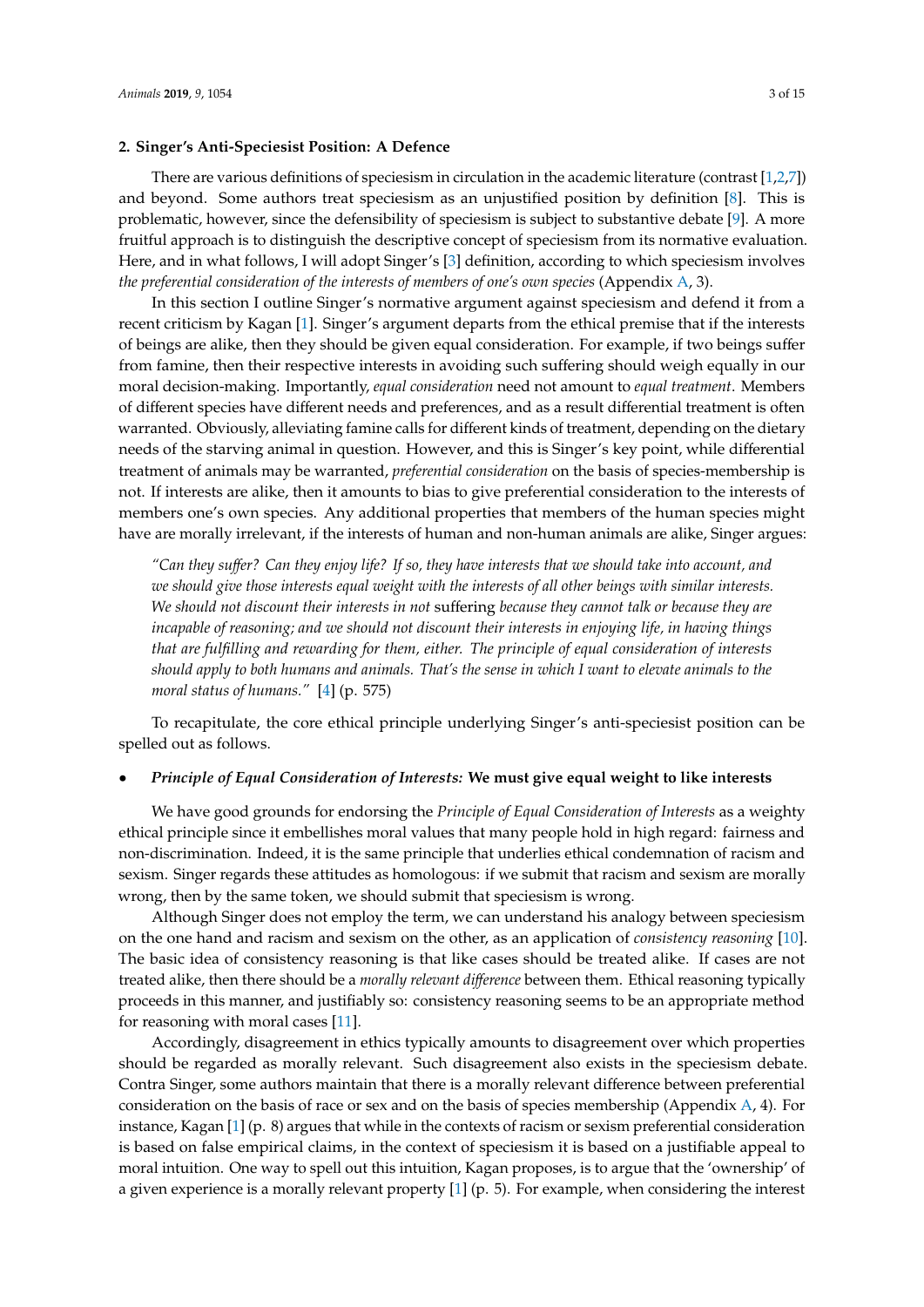in 'not experiencing pain', one might regard it as morally relevant *who* experiences pain. If *ownership of pain* makes a morally relevant difference, then the pain of human and non-human animals need not be regarded as being of equal moral weight. Accordingly, speciesists may find the following principle intuitively plausible.

## • *Principle of Morally Relevant Ownership:* **It is morally relevant whether or not an interest belongs to a human**

Let us suppose, for the sake of argument, that this principle adequately captures speciesists' intuitions. The principle entails that the interests of a human and non-human animal in 'not experiencing pain' should *not* be given equal consideration. Hence, the principle is incompatible with Singer's *Principle of Equal Consideration of Interests.* Which of these two principles to adopt? Kagan submits that Singer offers no argument to debunk a speciesist principle along these lines; he merely relies on an appeal to his own countervailing principle. This appeal, however, is ultimately grounded in intuition, Kagan argues, just like the speciesist's appeal to the *Principle of Morally Relevant Ownership* is. There seem to be no further grounds for favouring Singer's anti-speciesist intuition over the speciesist's intuition. Hence, Kagan's diagnosis leaves the impression that we are faced with a clash of moral intuitions, leading to a stand-off in the speciesism debate.

In the remainder of this section, as well as the next one, I will argue that this impression is misleading: even if speciesist and anti-speciesist positions ultimately rest on irreconcilable intuitions about which properties count as morally relevant, it would be a mistake to think that these intuitions should necessarily be given equal weight. One reason why this is a mistake, I will argue in Section [3,](#page-3-0) has to do with the different epistemic statuses of intuitions: if we know that a given moral intuition comes about through a process that typically gives rise to cognitive biases, then this detracts from the plausibility of the intuition. Moreover, while further research is called for, there is preliminary experimental evidence that *at least some* speciesist intuitions indeed come about through processes typically associated with cognitive biases [\[2](#page-12-1)[,7\]](#page-13-2) (Appendix [A,](#page-11-0) 5).

But with regard to the apparent stand-off between Singer and the speciesist view imagined by Kagan, there are also straightforward ethical considerations that can help to adjudicate the debate. Consider which of the principles each party advances is better supported by well-established moral values and principles. As noted, Singer's principle is plausible on ethical grounds since it embellishes the values of fairness and non-discrimination. By contrast, it is far from obvious that Kagan's principle gets much support from our moral background knowledge. The principle embellishes the values of partiality and favouritism, which we typically disvalue from an ethical point of view. Moreover, Kagan does not clarify why a racist or sexist could not advance a similar principle, arguing, say, that it is morally relevant whether or not a given experience is 'owned' by a white man. The unwelcome association with sexism and racism (cf. [\[5\]](#page-13-0)), combined with the fact that Kagan's principle seems to lack positive support from our moral background knowledge, gives us good reason to discard it and endorse Singer's principle instead.

## <span id="page-3-0"></span>**3. Speciesist Intuitions and Evolutionary Debunking Arguments**

On Kagan's analysis, conflicting moral intuitions play a key role in the speciesism debate. Consider once more Kagan's argument for taking seriously the speciesist view that ownership of pain is morally relevant. While Kagan himself does not wholeheartedly endorse this view, he does regard it as a moral intuition that should be taken seriously:

*"Admittedly, I have o*ff*ered no argument for [this] speciesist view. Perhaps the claim that human su*ff*ering counts more is simply an intuition that some people have, nothing more. But even if so, that hardly shows there is anything wrong with the view."* [\[1\]](#page-12-0) (p. 6)

Indeed, Kagan maintains that speciesists are entitled to rely on the strongly held intuition that ownership of pain is morally relevant, even without giving this intuition much argumentative support,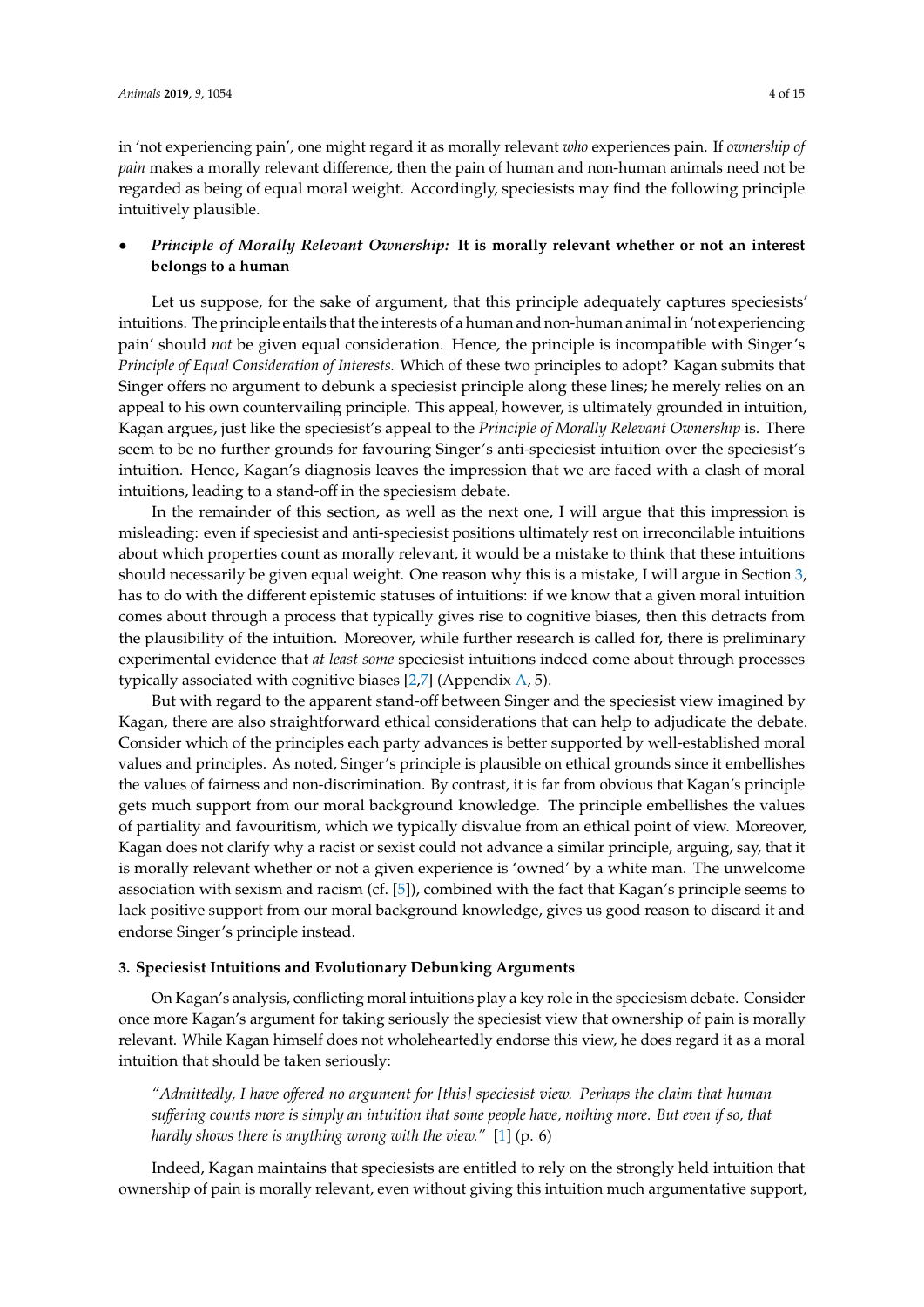because Singer similarly relies on a moral intuition when suggesting that morally relevant interests are grounded in *sentience*:

*"[O]ne would be hard pressed to think of anything other than intuition to support the claim that the line between sentience and nonsentience is a morally significant one. So Singer himself is going to have to admit that the appeal to intuition carries force in questions like these. And once he has done that, it seems he should admit that it is just as legitimate for the speciesist to appeal to her intuition that the line between humans and animals is also a morally significant one, in which case speciesism is no more a mere prejudice than sentientism!"* [\[1\]](#page-12-0) (p. 7)

But do these intuitions have similar argumentative standing, as Kagan suggests? Findings from cognitive psychology indicate that our intuitions on some topics are hardly reliable [\[12\]](#page-13-8). In the field of ethics, too, the reliability of intuitions has recently become a topic of debate, specifically in the context of Evolutionary Debunking Arguments. Roughly speaking, EDAs are arguments that aim to show that the causal explanation (e.g., the evolutionary aetiology) of a normative belief detracts from the belief's justification. Applied to moral intuitions, EDAs typically purport to show that the causal origins of intuitions make them unreliable. Drawing on Kahane's [\[13\]](#page-13-9) (p. 106) discussion, they have the following structure:

- (1) Our moral intuition that P is explained by X.
- (2) X is an off-track process (i.e., a process that is not conducive towards tracking P's truth).
- (3) Therefore, our moral intuition that P is unjustified.

EDAs hold a promise to revitalise existing ethical debates, especially debates that appear to have turned into deadlocks between conflicting moral intuitions [\[2\]](#page-12-1). Instead of discrediting some moral intuitions by appealing to other, more plausible moral intuitions, as in the discussion at the end of Section [2,](#page-2-0) EDAs can be invoked to scrutinize the tenability of moral intuitions on external grounds—i.e., in terms of their epistemic reliability. By way of example, consider Kelly's [\[14\]](#page-13-10) dismissal of moral intuitions, which are triggered by feelings of disgust. The mechanisms at the heart of the psychological disgust system originally evolved to protect us from harmful food and parasites. Feelings of disgust were later co-opted in our moral psychology. But arguably, these feelings are not well-attuned to the moral domain: they are sensitive to influences that tend to lead our moral judgements off-track. If this is correct, then moral intuitions that are triggered by a disgust response should be regarded as generally unreliable.

Now consider once again Kagan's appeal to speciesist intuitions. Giving speciesist intuitions presumptive weight is justified, Kagan argues, because these intuitions are widely held; moreover, Singer's anti-speciesist intuitions are given presumptive weight just as well. But this argument can only be sustained if the widely held intuitions Kagan appeals to are not 'off-track', and equally reliable as Singer's intuitions. It is not obvious that this is the case: in fact, there are reasons to think that untutored speciesist intuitions are a particularly promising target for EDAs. This is because speciesist intuitions, just like racist and sexist intuitions (which are common targets of EDAs in applied ethics), are self-serving: having such intuitions typically benefits the individual having them, irrespective of their truth or justification. Indeed, preliminary evidence from psychology suggests that similar mechanisms underlie both speciesism and other forms of prejudice: there is a positive correlation between speciesism and prejudicial attitudes such as racism, sexism, and homophobia [\[7\]](#page-13-2).

Examining the potential of EDAs is a promising avenue for further research on the topic of speciesism. Other preliminary findings on this topic come from Jaquet, who presents evidence that what he dubs "the speciesist belief" results from the cognitive dissonance of meat-eaters, and who argues that these origins detract from the belief's reliability [\[2\]](#page-12-1). This is an interesting claim, and Jaquet's combined normative and experimental approach provides a good example of how inquiry on these matters can proceed. But more work remains to be done. As I will discuss in Section [6,](#page-7-0) unfortunately, Jaquet operationalizes "the speciesist belief" with a definition that diverges from Singer's. As a result,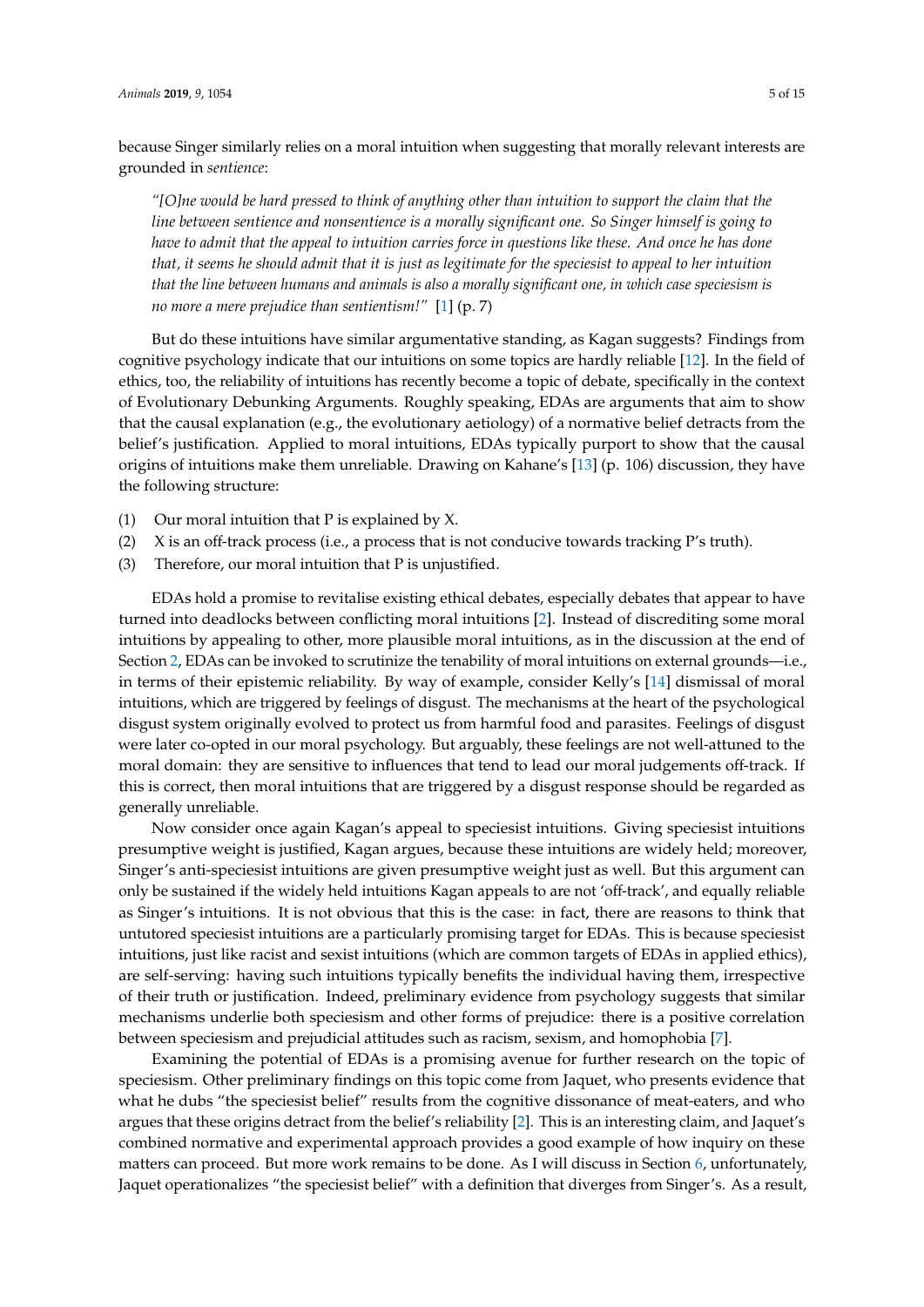his argument does not speak directly to the debate between speciesists and anti-speciesists in Singer's sense. Moreover, the success of Jaquet's EDA hinges on the question of the extent to which eating meat is the *principal* reason for why people endorse speciesism. Jaquet's findings do not settle this question; while the "meat paradox" may certainly be *one* of the reasons, it is difficult to estimate its weight. Doing so will require further investigation into the nature of people's moral views about speciesism.

## <span id="page-5-0"></span>**4. Researching 'Folk Speciesism': Six Caveats**

The question of the extent to which 'the folk' endorses speciesism, and of people's rationales for endorsing speciesism, is currently under-researched [\[7\]](#page-13-2). Further research on these questions is an important direction to advance the speciesism debate. Conducting this research, however, as well as interpreting it, is less straightforward than might appear at first. In this section, I highlight six caveats and interpretative difficulties that come along with experiments on folk speciesism and provide suggestions to foster methodological and conceptual progress.

First, one should be careful not to overstate the normative significance of research on folk belief. What if it turns out that a great majority of people are indeed speciesists? Surely, this does not suffice to corroborate speciesism as the correct ethical view. Instead, the most important normative purpose for which experimental findings about folk opinion can be put to use is more indirect: it can help to evaluate the moral reliability of speciesist intuitions. For instance, suppose that research demonstrates that speciesist intuitions are quick and cursory, whereas anti-speciesist intuitions only emerge after sustained reflection (cf. [\[15\]](#page-13-11)). Arguably, this would raise doubts about the moral tenability of speciesist intuitions. Or consider Caviola et al.'s [\[7\]](#page-13-2) argument, which suggests that speciesism is psychologically related to specific forms of prejudice. Arguably, this finding strengthens the ethical case for anti-speciesism.

Second, however, a major caveat that complicates assessments of the ethical relevance of extant work on this topic is that different authors tend to define speciesism in different ways. This is illustrated by the few existing studies that explicitly focus on testing to what extent people endorse speciesist intuitions, which operationalize speciesism somewhat differently from each other [\[2,](#page-12-1)[7\]](#page-13-2), and altogether differently from Singer's [\[3\]](#page-12-2) definition.

Third, while folk opinion is often scrutinized by means of survey studies, in such studies the subtleties of different ethical positions are easily lost. Consider the following possibility: while *prima facie* it may appear that respondent A is a speciesist, respondent A actually subscribes to the *Principle of Equal Consideration of Interests* but thinks that this principle only rarely applies, since the interests of different animals are typically not sufficiently similar (see Section [5](#page-6-0) for further discussion). Technically, in this case, we should not regard respondent A as a speciesist, at least not in Singer's sense. However, there is reason to think that in experimental studies, this technicality will easily be overlooked, since it is also sometimes overlooked in discussions by philosophical experts (see Section [6\)](#page-7-0).

Fourth, in survey research, respondents' immediate responses are typically probed by means of a forced choice paradigm (see [\[16\]](#page-13-12) for discussion). When this method is used, researchers are likely to capture people's *first-o*ff intuitions, rather than their *tutored* intuitions. While for some purposes, (e.g., in advancing EDAs) people's *first-o*ff intuitions might be more telling than their tutored intuitions, this is not always the case. For instance, when philosophers make a claim from the armchair about the contents of folk intuition, they might intend to make a claim about such intuitions under idealized conditions—for example, as they would come out in Socratic dialogue. It should be kept in mind that such claims cannot be straightforwardly corroborated or debunked on the basis of survey-based research.

Fifth, we should bear in mind that apart from professional ethicists, few people have ever explicitly reflected on the relevant ethical principles that play a role in the speciesism debate. This further complicates the question of whether people are normatively committed to speciesism (which is distinct from the question of whether people *behave as if they are*). Given a lack of previous familiarity with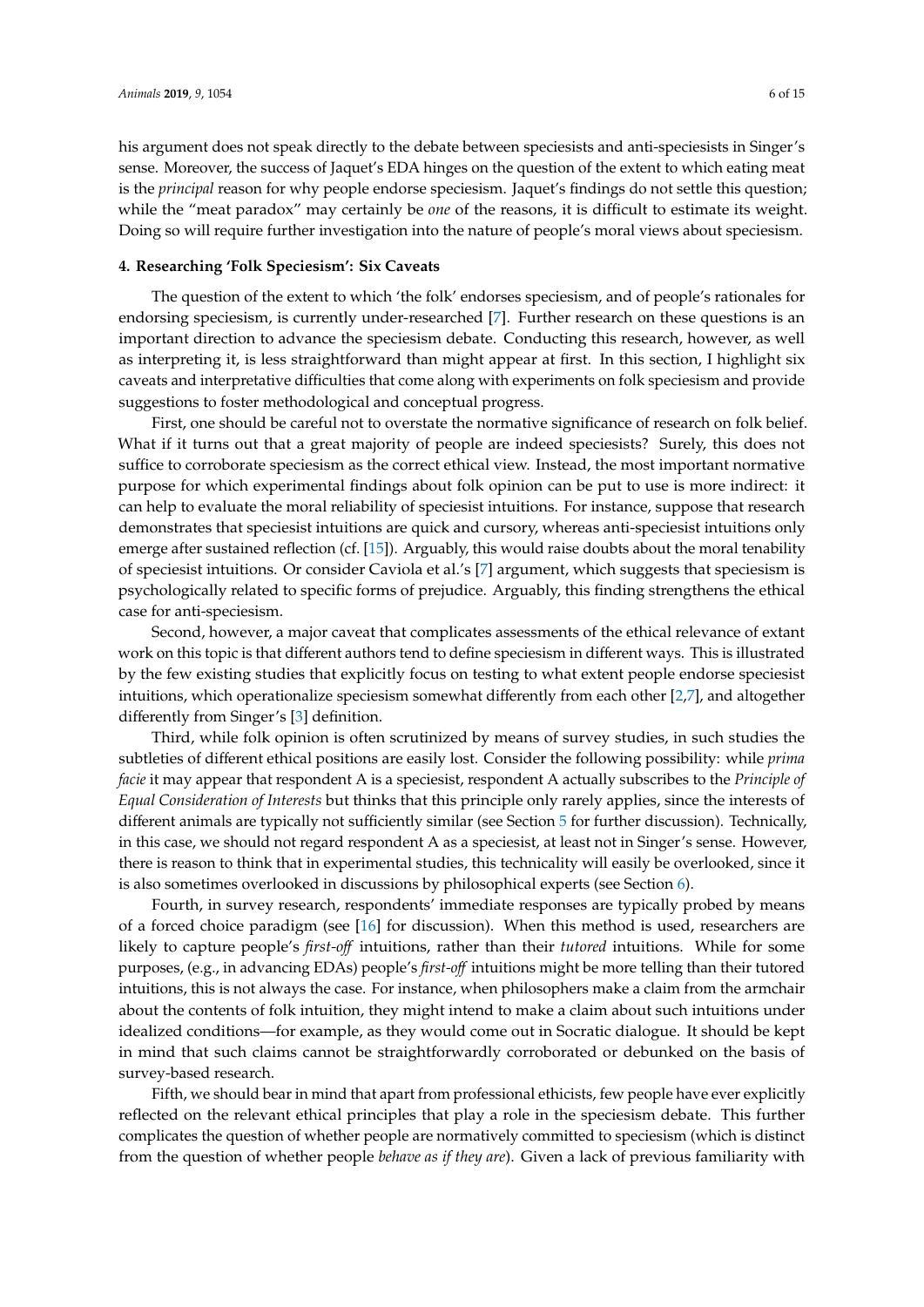the relevant ethical principles, research questionnaires might easily give rise to a training component, whereby respondents *update* their ethical views.

Sixth, we should not assume from the outset that folk opinion will cluster into any clear majority position. It is quite possible that opinions on the issue of speciesism radically diverge. Researchers should take the latter possibility seriously and not preclude it by presenting their respondents with restrictive questionnaires. Ideally, to acquire a balanced view of folk opinion, survey-based studies should be complemented with methods of dialogue and reflection [\[17\]](#page-13-13).

### <span id="page-6-0"></span>**5. Limitations of Singer's Anti-Speciesist Position**

In the previous sections, I have argued that Singer's anti-speciesist position is ethically plausible and that although further research is needed, there is preliminary reason to think that his position can get further support from EDAs. But in the present section, I will argue that Singer's *Principle of Equal Consideration of Interests* also faces a challenge, which may serve to limit its scope. Recall that according to this principle, we must give equal weight to like interests. As Kagan [\[1\]](#page-12-0) (p. 5) points out, much hinges on the latter qualification—interests should be *alike*. We might call this the principle's *Similarity Condition*:

# • *Similarity Condition:* **The interests of the individuals to whom the Principle of Equal Consideration of Interests applies should be su**ffi**ciently alike**

The *Similarity Condition* should be fulfilled for Singer's principle to be applicable. It might be argued, however, that the interests of members of different species are rarely sufficiently alike to allow for equal consideration. Instead, animal interests across species are typically *qualitatively di*ff*erent*. If this is correct, then giving unequal consideration to these interests need not amount to a speciesist prejudice, *sensu* Singer. After all, his principle is compatible with the view that if interests are sufficiently dissimilar, they need not be given equal consideration.

To illustrate this, consider how experiences of suffering might differ across species (Appendix [A,](#page-11-0) 6). Homo sapiens is a markedly social species, with high levels of parental bonding. As a result, human individuals typically suffer immensely from the loss of a child. Also, humans have highly developed cognitive capacities, and can, therefore, suffer from cognitively sophisticated emotions, such as the emotion of regret. Now consider the green sea turtle, which is a solitary species whose members do not invest in parental care, and are unlikely to suffer as a result of cognitively sophisticated emotions like regret. As a result, the kinds of suffering that a human and a green sea turtle experience may be quite different, and their interests in not-suffering are extremely difficult to compare. Obviously, these differences justify differential treatment, which is unproblematic on Singer's account. But more worrisome, the differences also seem to preclude equal consideration of interests, since the respective interests are simply too dissimilar to establish what *equal* consideration would amount to (of course, the dissimilarity does not preclude consideration of interests *as such*). Under such conditions, Singer's *Principle of Equal Consideration of Interests* cannot straightforwardly be applied.

Before we can legitimately apply Singer's principle, then, we first have to examine to what extent suffering in different species is similar. Or put in terms of interests: to what extent are their 'interests in not suffering' sufficiently alike? This is a complicated question. It becomes even more complicated when we switch focus from interests regarding *not su*ff*ering*, to interests regarding *enjoying life*, or general evaluations of *quality of life* [\[18\]](#page-13-14). Plausibly, evaluations of quality of life will be rather diverse across species, and difficult to compare between them. But this difficulty notwithstanding, people seem to be prone to make such comparisons anyway. Experimental results suggest that species-relative considerations about quality of life play an important role in ordinary moral deliberation [\[19\]](#page-13-15) (p. 58). Moreover, such considerations also figure explicitly in the reasoning of professional ethicists—notably in Singer's own reasoning, when he argues that:

*"pain and* suffering *are equally bad—and pleasure and happiness equally good—whether the being experiencing them is human or non-human, rational or non-rational, capable of discourse or not. On*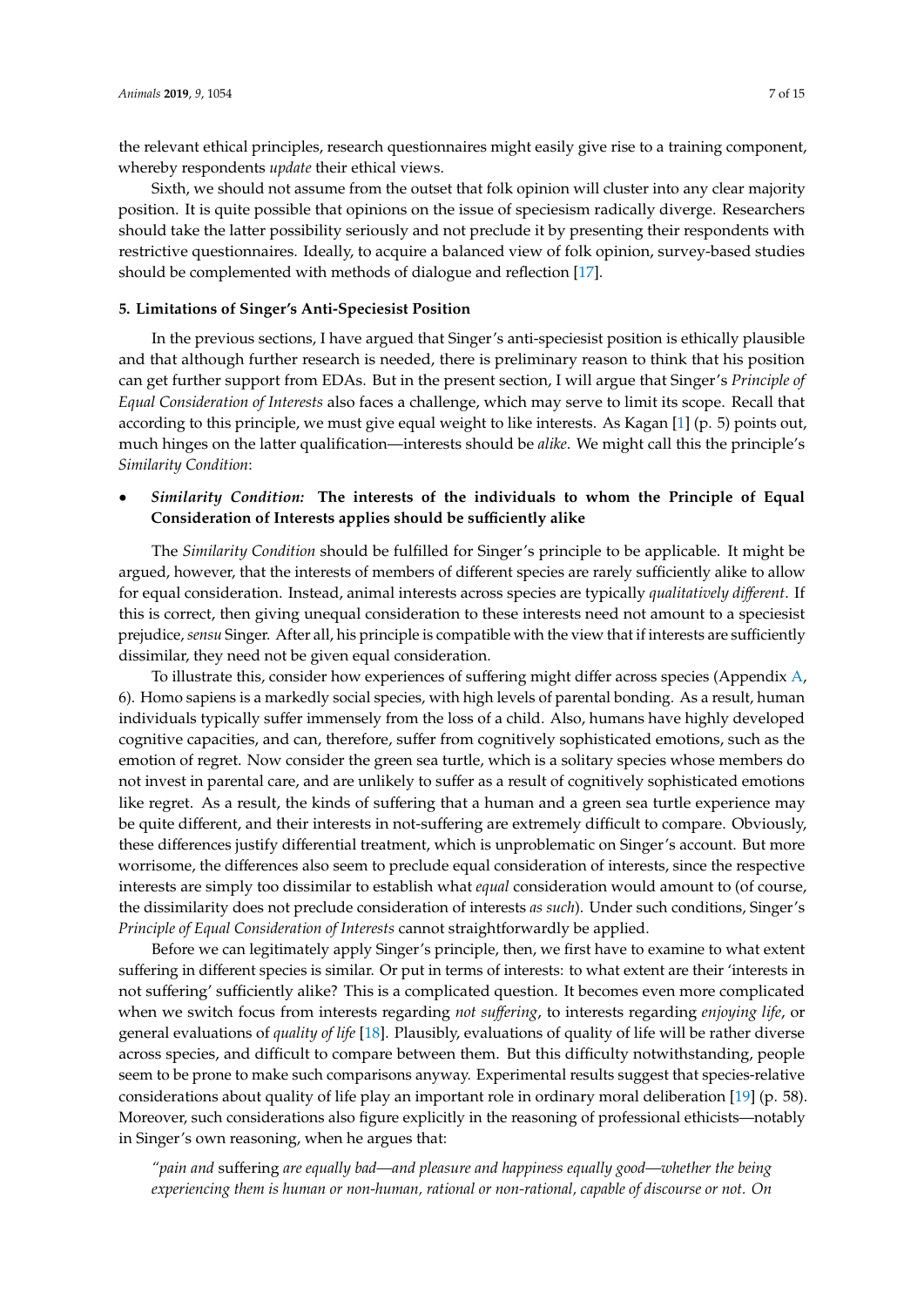*the other hand, death is a greater or lesser loss depending on factors like the extent to which the being was aware of his or her existence over time, and of course the quality of life the being was likely to have, had it continued to live."* [\[4\]](#page-13-5) (p. 576)

A plausible interpretation of Singer's view is as follows: he maintains that interests closely associated with a capacity for sentience (such as suffering, pain and pleasure) can be compared fairly straightforwardly, but he also grants that in other respects, the interests of different animals may differ and that these differences preclude application of the *Principle of Equal Consideration of Interests*. Indeed, as the quoted passage suggests, Singer even submits that what might *prima facie* appear to be similar interests—such as an interest in not dying—can ultimately turn out to be distinct interests, depending on the self-awareness and temporal extension of the animals whose interests they are.

The upshot of our examination of the *Principle of Equal Consideration of Interests*, then, is as follows. While this principle is plausible on ethical grounds (Section [2\)](#page-2-0), there is preliminary reason to think that it has limited application. It may well turn out that only in a limited number of cases, the interests of different animals are sufficiently similar to apply the principle. If the *Similarity Condition* is not met, then as far as the principle goes, we might legitimately give animal interests differential concern (Appendix [A,](#page-11-0) 7). As a result, there might be ample contexts in which we can give special consideration to the interests of members of our own species—and we can do so without being speciesists, in Singer's sense.

This analysis also suggests a future research avenue that will be particularly important for the speciesism debate. Such research involves both a strong philosophical and a strong empirical component. A crucial philosophical task is to normatively evaluate when the interests of different animals count as sufficiently similar. A crucial empirical task is to investigate, in detail, the experiences of members of different species, such as the experience of suffering. The latter task brings along a philosophical challenge as well: apart from behavioural observations, it requires researchers to integrate knowledge from different fields and make plausible conjectures about animal phenomenology (cf. [\[20\]](#page-13-16)). Close collaboration between philosophers and empirical scientists is called for.

## <span id="page-7-0"></span>**6. Speciesism versus Species-Relativism: Disentangling Two Debates**

As pointed out in the previous section, Singer's anti-speciesist position is compatible with the view that there are morally relevant differences between the interests of members of different species (Appendix [A,](#page-11-0) 8). This point is sometimes lost on contributors to the speciesism debate. For instance, as noted in Section [3,](#page-3-0) François Jaquet ([\[2\]](#page-12-1) *passim*) defines "the speciesist belief" as "the belief that there is a morally relevant difference between humans and other animals." (Appendix [A,](#page-11-0) 9) Thus defined, however, almost all contemporary ethicists—including Singer—should be classified as speciesists. Since such a classification would be bizarre, it seems natural to conclude that Jaquet's definition misses the mark (Appendix [A,](#page-11-0) 10).

This confusion points to a distinction between two orthogonal debates about the moral relevance of species membership, which is sometimes overlooked in the literature: a debate between speciesists and anti-speciesists, and a debate between species-relativists and species-egalitarians. The former debate is essentially about the question of whether there exists a *moral hierarchy* between animals of different species. Sociological studies [\[21\]](#page-13-17), as well as experimental findings [\[19\]](#page-13-15), suggest that people tend to give preferential consideration to members of some species over others. Is people's invocation of a 'sociozoological scale' morally justifiable? Are some animals indeed *more significant* from a moral point of view than others? Do they rank *higher* on the moral ladder, and deserve *better* moral treatment? **Speciesists** answer affirmatively, at least where our own species is concerned: we should favour the interests of humans, even when the interests of other species are alike. **Anti-speciesists**, on the other hand, subscribe to the *Principle of Equal Consideration of Interests*: if the interests of animals are alike, then equal consideration is called for.

The other debate is essentially about whether there are *morally relevant di*ff*erences* between animals of different species. **Species-relativists** answer affirmatively: there are morally relevant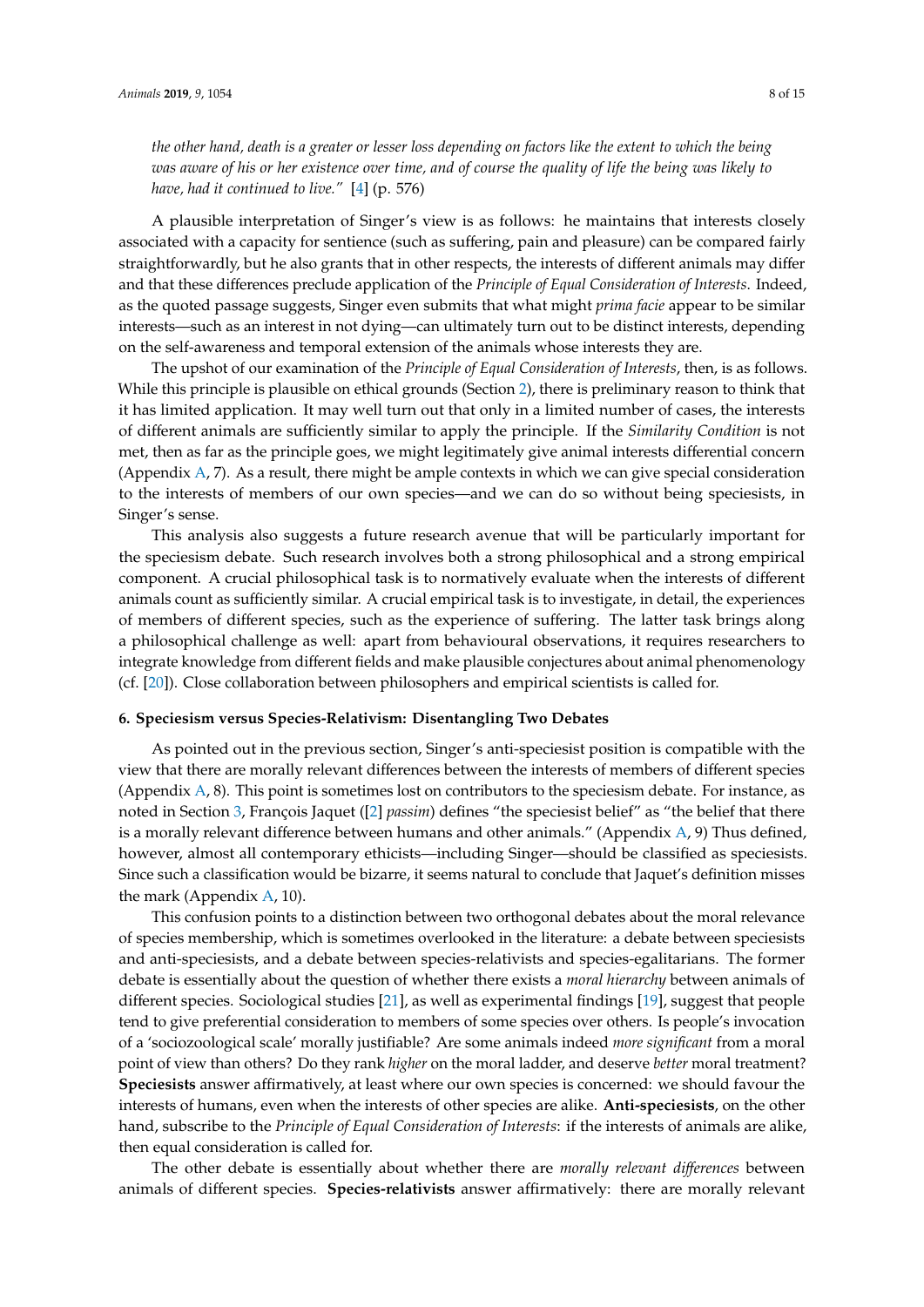differences between members of different species, in virtue of which their interests may justifiably be given differential consideration. But differential consideration need not amount to *favouritist* consideration. It is perfectly possible that a species-relativist is also an anti-speciesist, and maintains that if interests are alike, they should be given equal consideration. However, as it happens, interests are often not alike—and especially where humans are concerned, the differences are morally relevant. (Appendix [A,](#page-11-0) 11) This position stands in opposition to a position that has been labelled species-egalitarianism, according to which all species have equal moral standing and command equal respect ([\[22\]](#page-13-18); see [\[23\]](#page-13-19) for critical discussion). **Species-egalitarians** maintain that while animals (as well as plants) of different species are dissimilar, these dissimilarities are morally irrelevant: all living beings deserve equal moral consideration (Appendix [A,](#page-11-0) 12).

Species-egalitarianism and anti-speciesism are orthogonal positions; the former entails the latter, but the latter does not entail the former. Adherents of both positions endorse the aforementioned *Principle of Equal Consideration of Interests*:

## • *Principle of Equal Consideration of Interests:* **We must give equal weight to like interests**

But species-egalitarians subscribe to an additional principle, which is *incompatible* with species-relativism:

# • *Principle of No Morally Relevant Di*ff*erences:* **There are no morally relevant di**ff**erences between species**

A useful way to distinguish the four abovementioned positions is by making their commitments regarding these two moral principles explicit:

As Table [1](#page-8-0) brings out, a commitment to speciesism is more distinctive than a commitment to species-relativism, and a commitment to species-egalitarianism is more distinctive than a commitment to anti-speciesism. The middle positions are more generic and partly overlap: Singer, for instance, is both a species-relativist and an anti-speciesist.

<span id="page-8-0"></span>

|                         | <b>Principle of Equal</b><br><b>Consideration of Interests</b> | <b>Principle of No Morally</b><br><b>Relevant Differences</b> |
|-------------------------|----------------------------------------------------------------|---------------------------------------------------------------|
| <b>Speciesists</b>      | deny                                                           | deny                                                          |
| Anti-Speciesists        | endorse                                                        | deny or endorse                                               |
| Species-Relativists     | deny or endorse                                                | deny                                                          |
| Species-Egalitarianists | endorse                                                        | endorse                                                       |

**Table 1.** Four distinct positions concerning the moral relevance of species-membership.

In closing this section, let's look at a possible way of specifying the position of the species-relativist in some more detail. As outlined above, species-relativists maintain that there are morally relevant differences between members of different species. However, this still leaves open whether species-membership is what *grounds* these differences, or whether the differences are grounded in some other property. For instance, what might be morally relevant according to species-relativists is not species-membership itself, but certain *capacities* of animals, which happen to *correlate* strongly with species membership (cf. [\[24\]](#page-13-20) (p. 184)).

While this 'correlational' version of species-relativism might seem plausible at first glance, it may be problematic on closer scrutiny. Suppose we grant the species-relativist that there are morally relevant differences between members of different species. There is reason to believe that if there are such differences, and if they are not grounded in species-membership, then they also *do not* strongly correlate with species membership. After all, the capacities that are the most obvious candidates for justifying differential moral treatment—for example, whether animals belong to a prey or predator species, are social or solitary, have high or low investment in parental care, produce a lot or little offspring—are shared by a vast number of species. Hence, biological species-membership seems much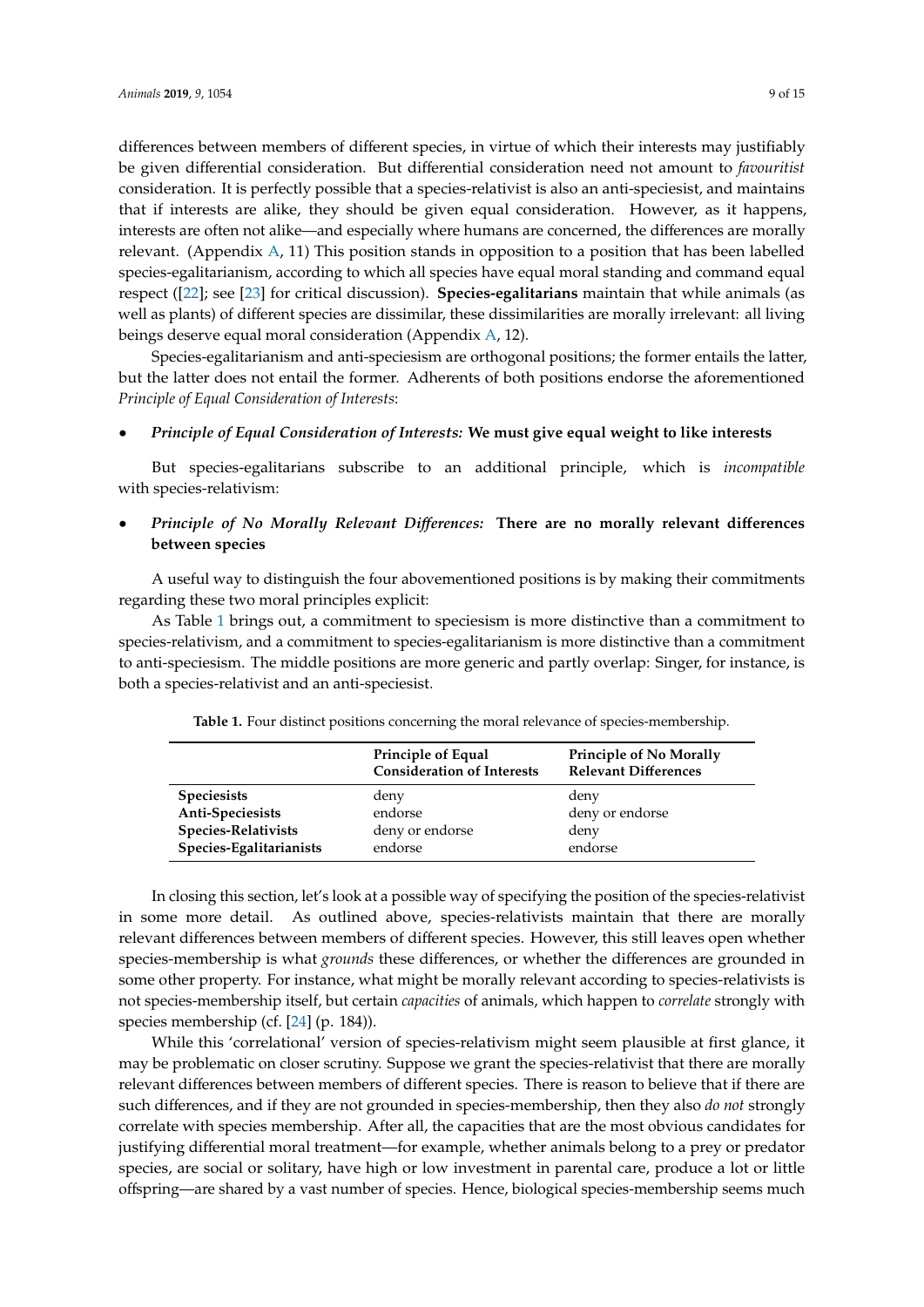too narrow as a category to strongly correlate with morally relevant properties. Consider, for example, that on biological classifications, the 'Sumatran orangutan' and the recently discovered 'Tapanuli orangutan' should be regarded as different species [\[25\]](#page-13-21), whereas there are barely any perceivable differences between them—certainly no differences that anyone would regard as morally relevant. The differentiation between these species is made predominantly on the basis of genetics. By contrast, properties that species-relativists are likely to regard as morally relevant are behavioural traits and

(Appendix [A,](#page-11-0) 13). It may, of course, be the case that because of some historical happenstance (e.g., because our closest sister-species have gone extinct), Homo sapiens is somewhat atypical in this regard, and that humans possess a set of morally relevant features that *does* uniquely correlate with species membership. However, this is not obviously true, as suggested by the fact that several of the capacities that have been hailed as being characteristic of 'persons', such as self-awareness, psychological unity, and temporal continuity, might be shared by several species (e.g.,  $[26]$ ) (Appendix [A,](#page-11-0) 14). Nevertheless, in the next and final section, I will argue that the correlational version of species-relativism still holds some promise. Homo sapiens may indeed be atypical: arguably, as a contingent matter of fact, there are certain morally relevant features about the lives of human beings, which are largely absent from the lives of non-human animals.

mental capacities, or perhaps relational traits such as phylogenetic proximity to our own species [\[21\]](#page-13-17)

#### <span id="page-9-0"></span>**7. The Case for Human Exceptionalism: Dead, Loose, and Open Ends**

Thus far, in discussing speciesism, we have specifically looked at views that privilege the interests of certain animals on the basis of their *individual* characteristics. This is commonplace in animal ethics: many authors—including Singer—subscribe to the view of 'moral individualism', according to which the particular characteristics of individuals, rather than group membership, should be the determinant of our moral consideration. [\[24\]](#page-13-20) (p. 173)

But even if commonplace, it is not obvious that this view is correct. Detractors might argue that group membership can also be regarded as a morally relevant property. Consider the fact that conservationists commonly ascribe a specific normative status to a given population of animals (e.g., 'to be protected'). This status, in turn, has normative implications for the way that individuals who are members of this population ought to be treated. Naturally, it could be questioned whether the practice of granting different conservation statuses to different groups of animals is appropriate: the fact that we engage in this practice does not imply that the practice is justified. But the fact that this practice is commonplace and fairly uncontroversial provides preliminary reason to think that appeals to the moral significance of group membership are at least sometimes justified.

In this section, I first discuss a way of advancing a 'non-individualist' speciesist view in more detail by considering an argument put forward by Bernard Williams. I argue that his speciesist view is either a dead end or insufficiently developed: Williams ultimately *insists on* the moral relevance of group-membership (more specifically, on the relevance of "being a human"), rather than *justifying* it. But I go on to propose that a slightly different argument, which blurs the boundaries of 'moral individualism' and 'non-individualism', holds more promise: arguably, the corollaries of collective human behaviour are significant for appreciating the morally relevant features of individual human lives.

First, consider Williams' [\[6\]](#page-13-1) view. According to Williams, ethics is an unavoidably human project, and our ethical concepts are shaped accordingly. (Appendix [A,](#page-11-0) 15) Williams illustrates this by presenting the thought-experiment of an invasion by intelligent but disgusting aliens, who threaten to take over our planet and exterminate our species. In response, he imagines that humans defend their cultural and ethnic identity with appeals to "defend humanity" and "stand up for human beings." He remarks:

*"This is an ethical appeal in an ethical dispute. (* . . . *) The relevant ethical concept is something like: loyalty to, or identity with, one's ethnic or cultural grouping. Moreover—and this is the main lesson of this fantasy—this is an ethical concept we already have. This is the ethical concept that is at work*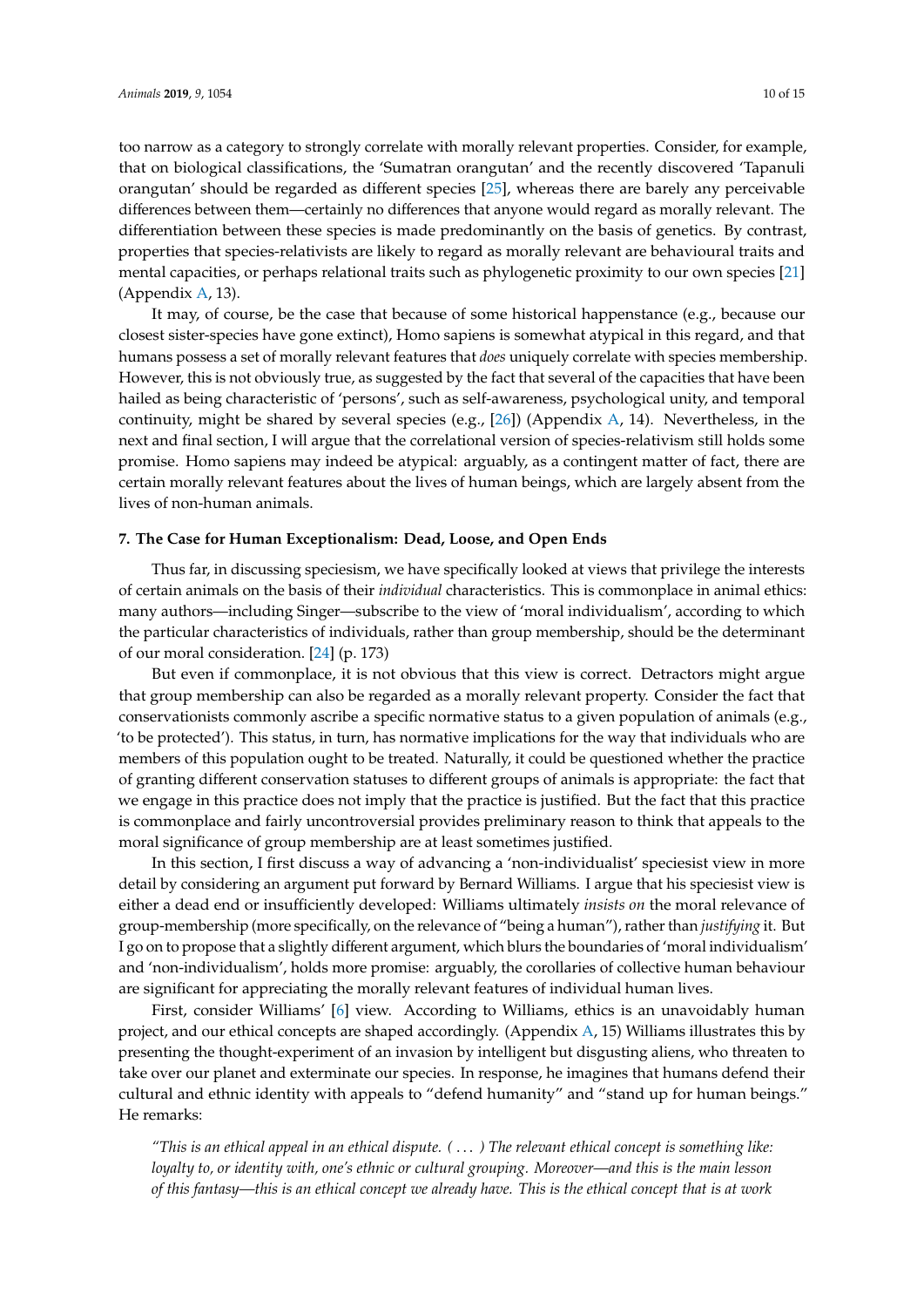*when, to the puzzlement of the critics, we a*ff*ord special consideration to human beings because they are human beings. (* . . . *) So the idea of there being an ethical concept that appeals to our species membership is entirely coherent."* [\[6\]](#page-13-1) (p. 150)

In this thought-experiment, Williams singles out a concept entrenched in ordinary thought—the concept of being loyal to one's own species. But why should we take this concept to have prescriptive ethical force, rather than regarding it as a vestige of outdated wisdom, that ought to be rejected? Surely the fact that we *have* the concept of loyalty to one's own group does not suffice to establish that the concept's contents are *morally desirable*. If group-loyalty is just a prejudice, then Williams' position falls straight within the target of Singer's criticism: given the *Principle of Equal Consideration of Interests*, it should be discarded.

The weak spot of Williams' position is that he grants that favouritism towards fellow humans is ultimately indeed *just a prejudice*: we happen to be on the side of humans, rather than any other group (see Singer's [\[5\]](#page-13-0) criticism). But perhaps, by granting this, Williams concedes too much and overlooks the possibility that preferential treatment of members of our own group might be justified by virtue of certain features that are unique to our species. Consider the fact that humans are engaged in intergenerational projects of knowledge accumulation, which have led to a rich understanding of ourselves, our surroundings, and our place in the universe—an understanding that is unquestionably much richer than that of any other species we are familiar with (Appendix [A,](#page-11-0) 16). We have knowledge of our own origins and history, we have accumulated a cultural legacy that is unprecedented among life on our planet, and we have erected—and continue to refine—elaborate institutions in domains such as education, healthcare, art, and science, which enable ever more individuals to benefit from our collective, intergenerational achievements. Arguably, these and similar achievements make our species worth preserving (cf. [\[27\]](#page-13-23))—perhaps more so than other species. If so, then under conditions of pending extinction, as Williams envisions in his thought-experiment, we might be entitled to claim a distinct normative status ('to be protected') for members of our own species, without this being *mere prejudice* (Appendix [A,](#page-11-0) 17).

Moreover, arguably, our cumulative cultural achievements have also enriched the lives of *all human individuals* who benefit from them: they make human lives more interesting, diverse, surprising, rich and worthwhile than the lives of other animals, or at least potentially so (Appendix [A,](#page-11-0) 18). Therefore, at least in most (though not all) cases, there is some *prima facie* plausibility to the claim that the quality of the lives of individual humans, understood as a function of their 'richness', is quite different from the quality of life of most non-human animals (see also [\[18\]](#page-13-14) (p. 186)). Of course, this claim needs further substantiation: an adequate defence requires a detailed normative account of what makes a life rich, as well as intimate acquaintance with the lives of the animals who make up the comparison class. Once again, a combination of philosophical and empirical work is called for.

In closing, let's return to the speciesism debate. Is the view sketched above, according to which the cumulative cultural capacities of our species affect that moral status of human individuals, a speciesist view? That depends. One might argue that our cultural heritage has transformed human lives in morally relevant ways, and that, as a result, the interests of individual humans are typically different from those of other animals, and in many cases too dissimilar to apply the *Principle of Equal Consideration of Interests*. This view would count as 'species-relativist', though not necessarily as speciesist in Singer's sense. A genuinely speciesist view contains an additional normative claim: our unique cultural capacities elevate the moral status of human individuals, in the sense that they make human interests *more significant* than the like interests of other animals. But note that this additional claim does not follow from the suggestion that our cultural achievements have had a transformative effect on human lives; further argument is needed, from those who aspire to defend it.

## **8. Conclusions**

There are various ways in which the speciesism debate can be moved forward. A recurring theme in this article has been the importance of integrating empirical research and philosophical analysis.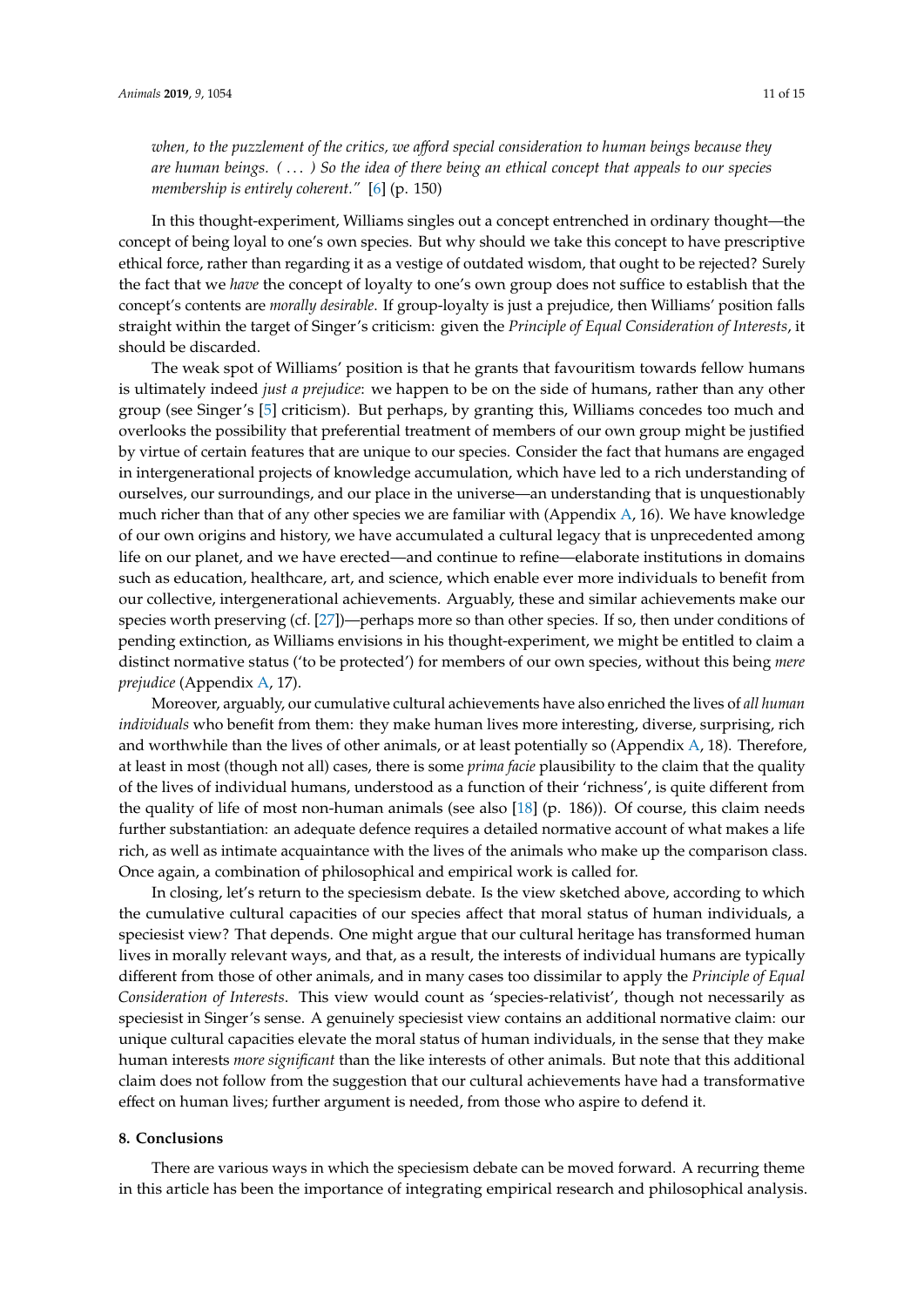The plausibility of philosophical claims often depends on empirical findings; empirical research, in turn, often relies on tacit conceptual and normative assumptions, which merit philosophical scrutiny. One specific issue where a close interplay between philosophical and empirical work can advance the debate is in scrutinizing the tenability of speciesist intuitions. Ethicists often treat strongly held intuitions as argumentative fixed-points, but the presumptive weight of moral intuitions should not be taken for granted. To what extent people indeed have speciesist intuitions, and whether such intuitions can be successfully targeted by Evolutionary Debunking Arguments, are important questions for future research.

Integrated philosophical and empirical work will also be important in evaluating the applicability of Singer's *Principle of Equal Consideration of Interests*. I have argued that if animal interests are typically dissimilar, Singer's principle has limited application. To what extent animal interests are in fact dissimilar, however, is an open question, which requires further empirical research. Additionally, it is a question with a normative component, for it is an ethical question under what conditions the interests of different animals count as sufficiently similar to merit equal consideration. Especially with regard to the interests of human individuals, and the question to what extent these are comparable to the interests of non-human animals, the speciesism debate raises issues that are is still far from resolved.

**Funding:** This research has been conducted with the support of a Rubicon grant by the Netherlands Organization for Scientific Research (NWO).

**Acknowledgments:** I thank the support of Open Access Funding by the University of Graz.

**Conflicts of Interest:** The author declares no conflict of interest.

## <span id="page-11-0"></span>**Appendix A Endnotes**

- 1. The term speciesism was coined in 1970 by Richard D. Ryder, in a privately published pamphlet. Peter Singer took the term from Ryder and popularized it in *Animal Liberation* (1975).
- 2. In philosophical parlance, a 'person' is roughly a being that is rational, conscious, self-aware and temporally extended. The version of personism that Kagan [\[1\]](#page-12-0) proposes as worthy of "careful further investigation" is "modal personism"—the view according to which the metaphysical fact that one *could have been* a person is morally significant.
- 3. Singer (1975, p. 6), too, evaluates speciesism as "a prejudice or attitude of bias", thus intertwining a description of speciesism with its evaluation. But as Kagan [\[1\]](#page-12-0) (p. 2) points out, Singer's view can be restated in descriptive terms.
- 4. There are different arguments to this effect (i.e., arguments in defence of speciesism). For instance, some ethicists argue that our relationship to fellow human beings is similar to the special relations we have towards our family members, and which—on some moral views—can justify preferential moral treatment towards them (e.g., Scanlon [\[28\]](#page-13-24) (p. 185); see McMahan [\[29\]](#page-13-25) for critical discussion). It is beyond the scope of the current article to discuss all defences of speciesism that have been given in the literature. Here and in what follows, I primarily focus on the defence of speciesism advanced by Kagan (Sections [2](#page-2-0) and [3\)](#page-3-0) and by Williams (Section [7\)](#page-9-0).
- 5. Additionally, there are also *historical* reasons to think that the association between speciesism and racist prejudice is not without support: the appeals to the biology of present-day speciesists share common origins with the biological appeals of 19th and early 20th century racists [\[30\]](#page-13-26) (p. 42).
- 6. The argument that suffering in different species can be qualitatively different is fairly commonplace in the animal ethics literature. For instance, McMahan [\[31\]](#page-13-27) argues that "the greater psychological depth, complexity, and unity in most human beings make it possible for them to have lives that contain more, and arguably more important, dimensions of the good (such as significant accomplishment, personal relations based on deep mutual understanding, and so on) and are therefore more worth living than those of animals. In most cases, therefore, the psychological damage caused by suffering is worse in human beings because the life that is damaged matters more."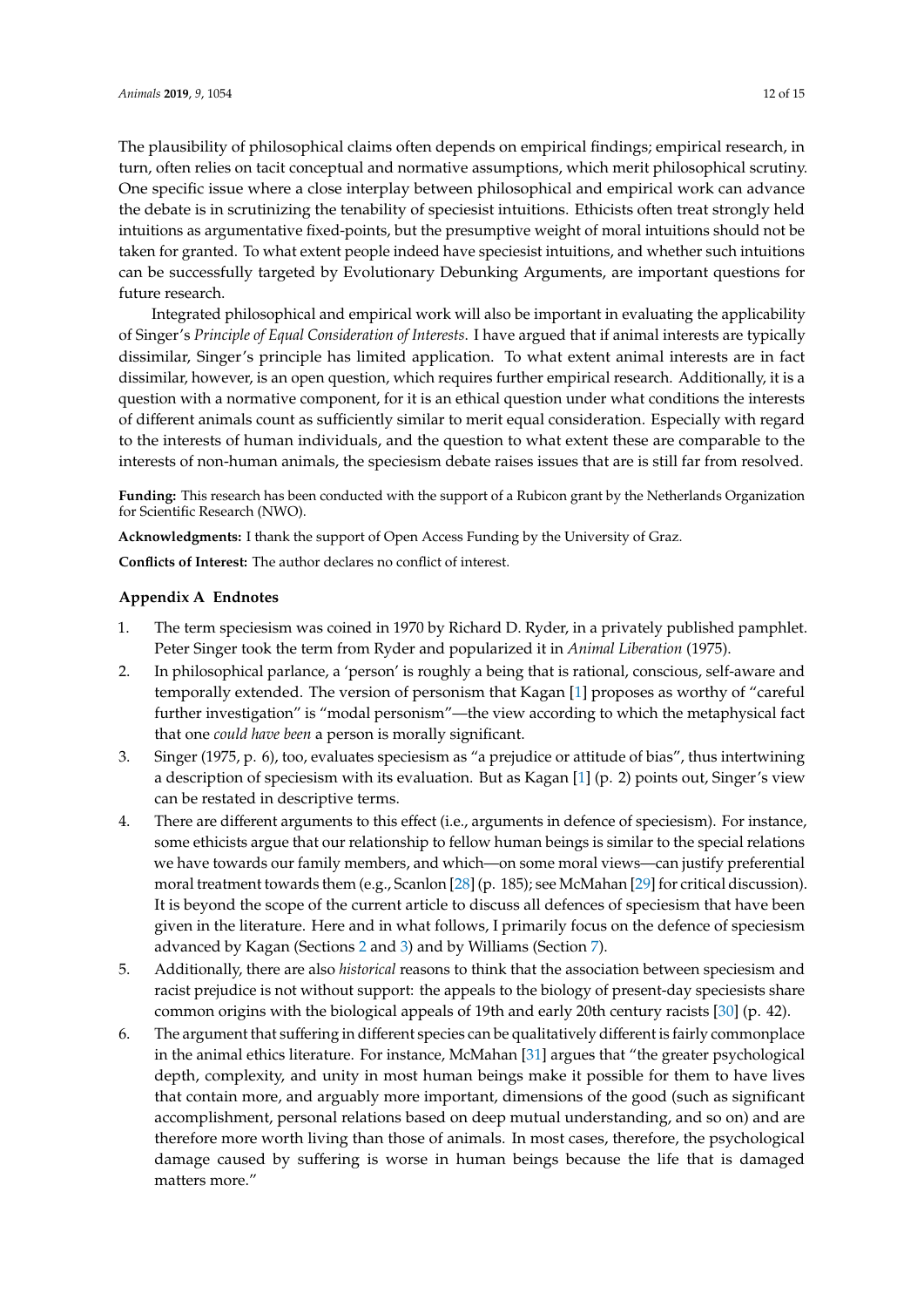- 7. Of course, it should be kept in mind that this need not be the *only* ethically relevant principle in the context of speciesism.
- 8. Kumar [\[32\]](#page-13-28) (p. 71) highlights roughly the same point: "It does not follow ( . . . ) from species membership not justifying what some take it to justify that species membership is morally irrelevant."
- 9. In the article's abstract "the speciesist belief" is characterized in line with Singer's formulation, namely as the belief "that human interests matter much more than the like interests of non-human animals" [\[2\]](#page-12-1) (p. 1). But in the remainder of the article, Jaquet builds on the alternative definition, cited above.
- 10. Another example of a discussion that conflates these debates can be found in Cohen [\[33\]](#page-13-29) (p. 867).
- 11. An example is Nussbaum's [\[34\]](#page-13-30) capabilities approach, which proposes a species-specific norm of flourishing as a yardstick for evaluating the flourishing of individual animals.
- 12. For instance, Taylor [\[35\]](#page-13-31) (p. 35) argues that "[r]ejecting the notion of human superiority entails its positive counterpart: the doctrine of species impartiality. One who accepts that doctrine regards all living things as possessing inherent worth—the same inherent worth since no one species has been shown to be either higher or lower than any other."
- 13. A further problem for species-relativists is the 'species problem' in the philosophy of biology, which appears to be unsolvable [\[36\]](#page-14-0). Species are difficult to define; on recent counts, between 27 and 92 different 'species concepts' have been proposed, many of which are incompatible. If species cannot be clearly defined, then it seems problematic to assert that morally relevant properties strongly correlate with species membership.
- 14. 'Species overlap' regarding capacities that seem to be morally relevant, is one of two considerations that drives a key argument against speciesism, the so-called 'argument from marginal cases' (the other consideration is the fact that some humans lack these capacities).
- 15. A somewhat related view—and defence of speciesism—has been advanced by Cora Diamond [\[37\]](#page-14-1). Diamond argues that the concept of being human is not a biological concept, but rather an "ethical" or "imaginative" concept, which deeply influences our ethical thought. An objection that her view faces, however, is that she fails to establish why the significant role that the property of "being human" plays in ordinary ethical thought, and the fact that its application is restricted to members of our own species, is *appropriate*. As McMahan [\[29\]](#page-13-25) convincingly argues, when push comes to shove, it is unclear exactly what, on Diamond's view, can be considered as constitutive of "being human", other than being a member of a given biological species.
- 16. For elaboration of the importance (and unprecedented scale) of cumulative culture in the evolution of Homo sapiens, see [\[38\]](#page-14-2).
- 17. Note that this distinctive normative status need not be *grounded* in species-membership. One might argue that what matters is the continuation of the *projects* our species is engaged in, not the continuation of the *species* itself. If a different species were to evolve with a similar—or improved—capacity to continue these projects, then there would be no reason to give moral preference to our own species. If Williams' thought-experiment is understood along these lines, then a special plea to "defend humanity" does turn out to be *just a prejudice*.
- 18. Here the dividing line between 'moral individualism' and its 'non-individualist' counterpart has been blurred: we focus on the distinctive character of the lives of human individuals, but this distinctive character is a function of the evolution of human societies.

## **References**

- <span id="page-12-0"></span>1. Kagan, S. What's Wrong with Speciesism? *J. Appl. Philos.* **2016**, *33*, 1–21. [\[CrossRef\]](http://dx.doi.org/10.1111/japp.12164)
- <span id="page-12-1"></span>2. Jaquet, F. A Debunking Argument against Speciesism. *Synthese* **2019**, 1–17. [\[CrossRef\]](http://dx.doi.org/10.1007/s11229-019-02080-5)
- <span id="page-12-2"></span>3. Singer, P. Animal Liberation: A New Ethics for our Treatment of Animals; Random House: New York, NY, USA, 1975.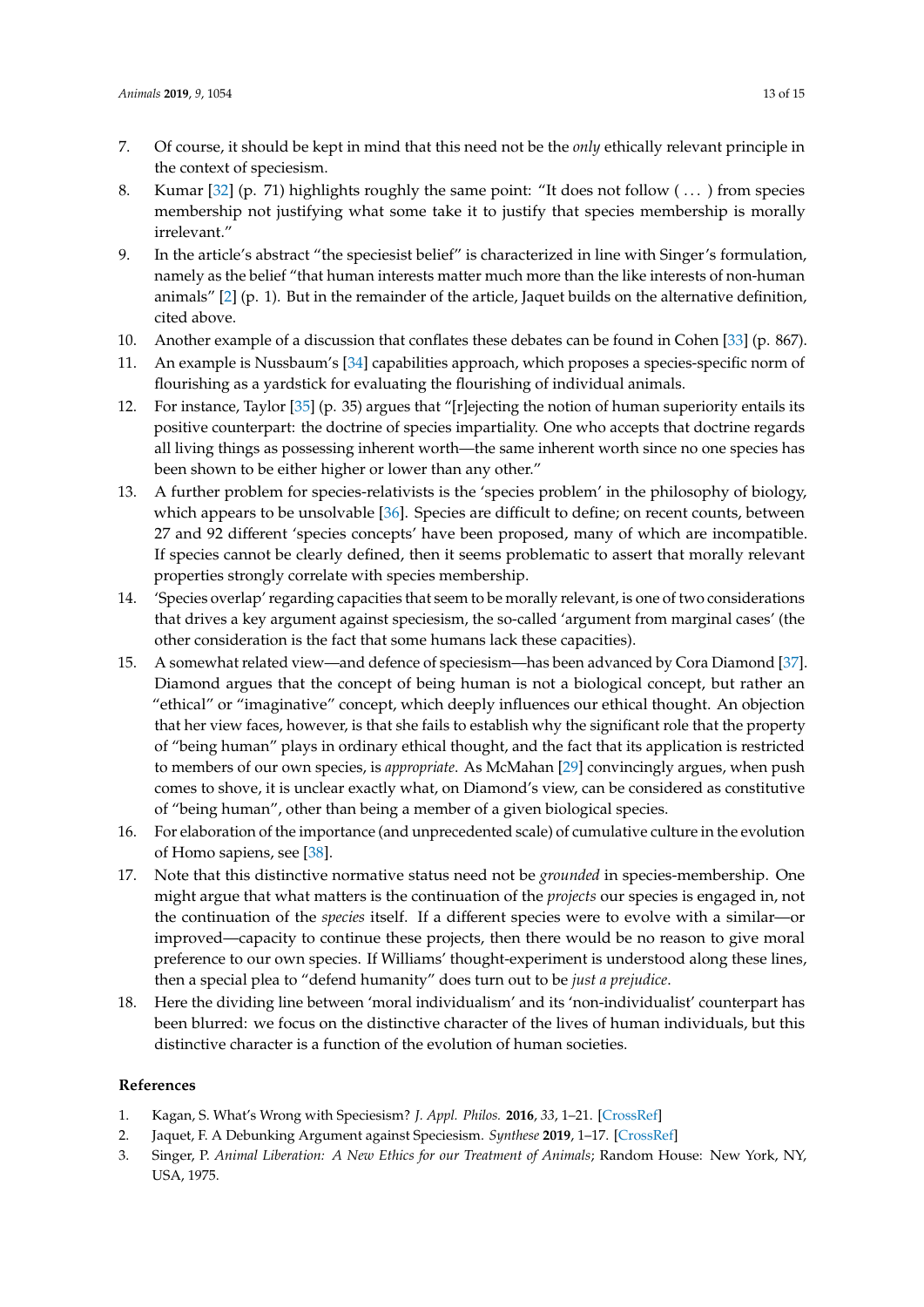- <span id="page-13-5"></span>4. Singer, P. Speciesism and Moral Status. *Metaphilosophy* **2009**, *40*, 567–581. [\[CrossRef\]](http://dx.doi.org/10.1111/j.1467-9973.2009.01608.x)
- <span id="page-13-0"></span>5. Singer, P. Why Speciesism is Wrong: A Response to Kagan. *J. Appl. Philos.* **2016**, *33*, 31–35. [\[CrossRef\]](http://dx.doi.org/10.1111/japp.12165)
- <span id="page-13-1"></span>6. Williams, B. *Philosophy as a Humanistic Discipline*; Princeton University Press: Princeton, NJ, USA, 2006.
- <span id="page-13-2"></span>7. Caviola, L.; Everett, J.A.C.; Faber, N.S. The Moral Standing of Animals: Towards a Psychology of Speciesism. *J. Personal. Soc. Psychol.* **2019**, *116*, 1011–1029. [\[CrossRef\]](http://dx.doi.org/10.1037/pspp0000182) [\[PubMed\]](http://www.ncbi.nlm.nih.gov/pubmed/29517258)
- <span id="page-13-3"></span>8. Horta, O. What is Speciesism? *J. Agric. Environ. Ethics* **2010**, *23*, 243–266. [\[CrossRef\]](http://dx.doi.org/10.1007/s10806-009-9205-2)
- <span id="page-13-4"></span>9. Jaquet, F. Is Speciesism Wrong by Definition? *J. Agric. Environ. Ethics* **2019**, *32*, 447–458. [\[CrossRef\]](http://dx.doi.org/10.1007/s10806-019-09784-1)
- <span id="page-13-6"></span>10. Campbell, R.; Kumar, V. Moral Reasoning on the Ground. *Ethics* **2012**, *122*, 273–312. [\[CrossRef\]](http://dx.doi.org/10.1086/663980)
- <span id="page-13-7"></span>11. Paulo, N. Moral Consistency Reasoning Reconsidered. *Ethical Theory Moral Pract.* **2019**, 1–17. [\[CrossRef\]](http://dx.doi.org/10.1007/s10677-019-10037-3)
- <span id="page-13-8"></span>12. Tversky, A.; Kahneman, D. The Framing of Decisions and the Psychology of Choice. *Science* **1981**, *211*, 453–458. [\[CrossRef\]](http://dx.doi.org/10.1126/science.7455683)
- <span id="page-13-9"></span>13. Kahane, G. Evolutionary Debunking Arguments. *Noûs* **2011**, *45*, 103–125. [\[CrossRef\]](http://dx.doi.org/10.1111/j.1468-0068.2010.00770.x) [\[PubMed\]](http://www.ncbi.nlm.nih.gov/pubmed/21949447)
- <span id="page-13-10"></span>14. Kelly, D.R. Selective Debunking Arguments, Folk Psychology and Empirical Moral Psychology. In *Advances in Experimental Moral Psychology: A*ff*ect, Character, and Commitments*; Wright, J.C., Sarkissian, H., Eds.; Continuum Press: New York, NY, USA, 2014; pp. 130–147.
- <span id="page-13-11"></span>15. Greene, J. Beyond Point-and-Shoot Morality: Why Cognitive (Neuro)Science Matters for Ethics. *Ethics* **2014**, *124*, 695–726. [\[CrossRef\]](http://dx.doi.org/10.1086/675875)
- <span id="page-13-12"></span>16. Hopster, J.K.G. The Metaethical Significance of Experiments about Folk Moral Objectivism. *Philos. Psychol.* **2019**, *32*, 831–852. [\[CrossRef\]](http://dx.doi.org/10.1080/09515089.2019.1627304)
- <span id="page-13-13"></span>17. Hannon, M. Intuitions, Reflective Judgments, and Experimental Philosophy. *Synthese* **2018**, *195*, 4147–4168. [\[CrossRef\]](http://dx.doi.org/10.1007/s11229-017-1412-1)
- <span id="page-13-14"></span>18. Frey, R.G. Utilitarianism and Animals. In *The Oxford Handbook of Animal Ethics*; Beauchamp, T.L., Frey, R.G., Eds.; Oxford University Press: Oxford, UK, 2011; pp. 172–197.
- <span id="page-13-15"></span>19. Franco, N.H.; Olsson, I.A.S. Scientists and the 3Rs: Attitudes to Animal Use in Biomedical Research and the Effect of Mandatory Training in Laboratory Animal Science. *Lab. Anim.* **2014**, *48*, 50–60. [\[CrossRef\]](http://dx.doi.org/10.1177/0023677213498717) [\[PubMed\]](http://www.ncbi.nlm.nih.gov/pubmed/23940123)
- <span id="page-13-16"></span>20. Godfrey-Smith, P. *Other Minds: The Octopus and the Evolution of Intelligent Life*; HarperCollins: London, UK, 2016.
- <span id="page-13-17"></span>21. Arluke, A.; Sanders, C. *Regarding Animals*; Temple University Press: Philadelphia, PA, USA, 1996.
- <span id="page-13-18"></span>22. Taylor, P.W. *Respect for Nature*; Princeton University Press: Princeton, NJ, USA, 1986.
- <span id="page-13-19"></span>23. Schmidtz, D. Are All Species Equal? *J. Appl. Philos.* **1998**, *15*, 57–67. [\[CrossRef\]](http://dx.doi.org/10.1111/1468-5930.00073)
- <span id="page-13-20"></span>24. Rachels, J. *Created from Animals: The Moral Implications of Darwinism*; Oxford University Press: Oxford, UK, 1990.
- <span id="page-13-21"></span>25. Nater, A.; Mattle-Greminger, M.P.; Nurcahyo, A.; Nowak, M.G.; de Manuel, M.; Desai, T.; Groves, C.; Pybus, M.; Sonay, T.B.; Roos, C.; et al. Morphometric, Behavioral, and Genomic Evidence for a New Orangutan Species. *Curr. Biol.* **2017**, *27*, 3487–3498. [\[CrossRef\]](http://dx.doi.org/10.1016/j.cub.2017.11.020)
- <span id="page-13-22"></span>26. Chan, S.; Harris, J. Human Animals and Nonhuman Persons. In *The Oxford Handbook of Animal Ethics*; Beauchamp, T.L., Frey, R.G., Eds.; Oxford University Press: Oxford, UK, 2011; pp. 304–331.
- <span id="page-13-23"></span>27. Frick, J. On the Survival of Humanity. *Can. J. Philos.* **2017**, *47*, 344–367. [\[CrossRef\]](http://dx.doi.org/10.1080/00455091.2017.1301764)
- <span id="page-13-24"></span>28. Scanlon, T.M. *What We Owe to Each Other*; Harvard University Press: Cambridge, UK, 1998.
- <span id="page-13-25"></span>29. McMahan, J. Our Fellow Creatures. *J. Ethics* **2005**, *9*, 353–380. [\[CrossRef\]](http://dx.doi.org/10.1007/s10892-005-3512-2)
- <span id="page-13-26"></span>30. LaFollette, H.; Shanks, N. The Origin of Speciesism. *Philosophy* **1996**, *71*, 41–61. [\[CrossRef\]](http://dx.doi.org/10.1017/S0031819100053250)
- <span id="page-13-27"></span>31. McMahan, J. The Moral Problem of Predation. In *Philosophy Comes to Dinner: Arguments on the Ethics of Eating*; Chignell, A., Cuneo, T., Halteman, M., Eds.; Routledge: London, UK, 2015.
- <span id="page-13-28"></span>32. Kumar, R. Permissible Killing and the Irrelevance of Being Human. *J. Ethics* **2008**, *12*, 57–80. [\[CrossRef\]](http://dx.doi.org/10.1007/s10892-007-9021-8)
- <span id="page-13-29"></span>33. Cohen, C. The Case for Biomedical Experimentation. *N. Engl. J. Med.* **1986**, *315*, 865–870. [\[CrossRef\]](http://dx.doi.org/10.1056/NEJM198610023151405) [\[PubMed\]](http://www.ncbi.nlm.nih.gov/pubmed/3748104)
- <span id="page-13-30"></span>34. Nussbaum, M.C. *Frontiers of Justice: Disability, Nationality, Species Membership*; Harvard University Press: Cambridge, UK, 2006.
- <span id="page-13-31"></span>35. Taylor, P.W. The Ethics of Respect for Nature. In *Planet in Peril: Essays in Environmental Ethics*; Westphal, D., Ed.; Harcourt Brace: Orlando, FL, USA, 1994; pp. 15–37.